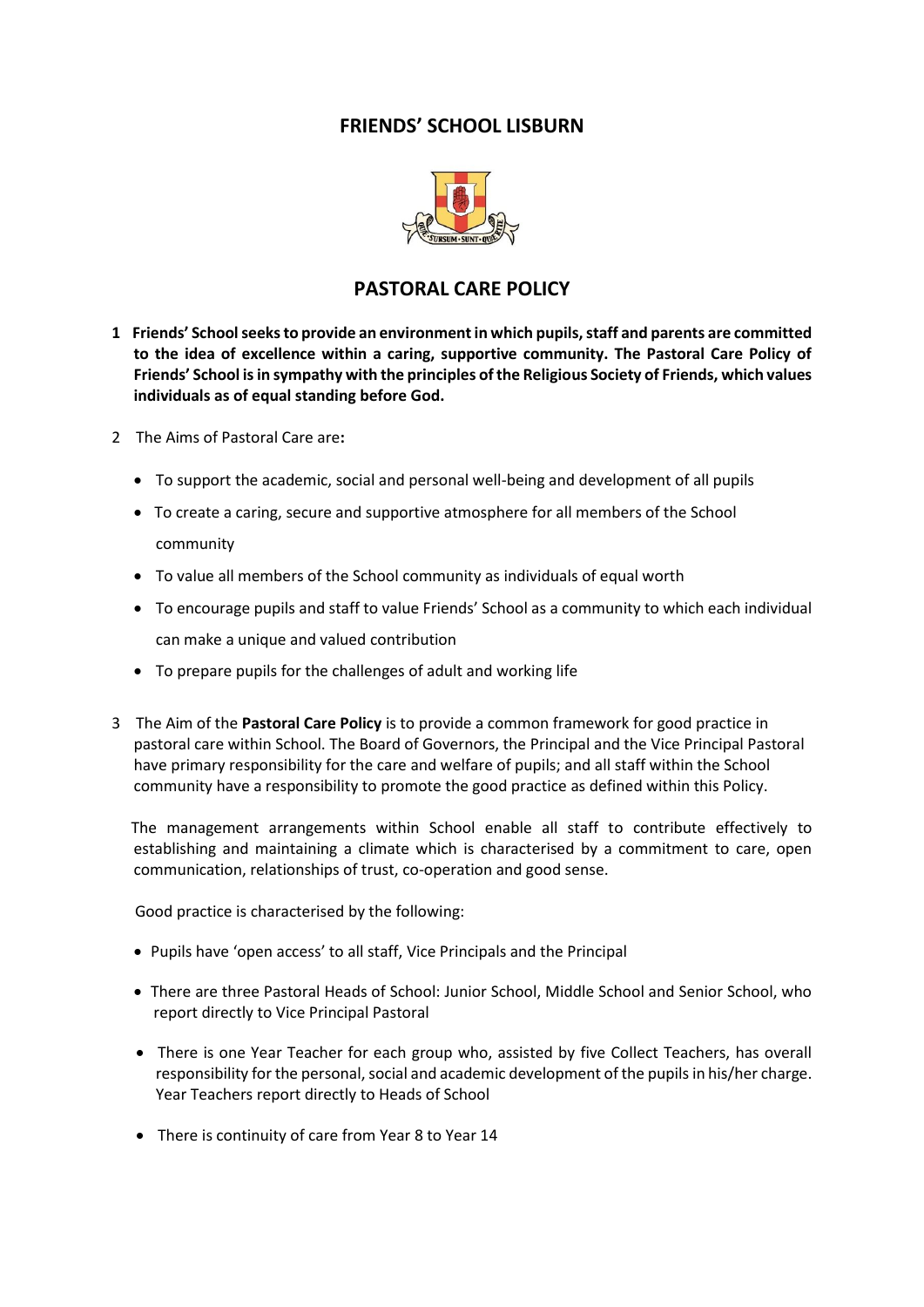- The Designated Teacher and Deputy Designated Teacher for Child Protection are members of the Leadership Team (Vice Principal Pastoral/Head of School Pastoral)
- Within the classroom, the subject teacher seeks to foster self-esteem in pupils, to promote a sense of self-motivation and achievement and to allow pupils to explore their own attitudes and values within a supportive, non-threatening atmosphere
- Beyond the classroom, good practice is promoted by staff in the provision of extra-curricular activities, both sporting and non-sporting, and in a variety of field trips and school visits
- School places emphasis on inclusive relationships based on mutual respect and care and consideration for others
- The School places emphasis on the importance of service to others
- Morning Assembly and Year Group Assemblies address personal, social and moral issues within a broadly Christian framework and pupil involvement is encouraged
- The Learning for Life and Work programme, with its contributory strands of Citizenship, Employability and Personal Development, is designed to promote personal and social development in keeping with the aims of Pastoral Care
- The achievements of individuals and groups of pupils, inside and outside School, are given appropriate recognition
- Prefects and pupil Mentors have particular responsibilities in leading the pupil body
- School Council promotes a communal ethos and encourages pupils to communicate, consult and participate in decision making
- The School works in partnership with parents. Parents are encouraged to contact the School at any time. Parents' Evenings are held each year for all year groups and there are also Advice Evenings as appropriate
- Parents are invited to contribute to the life of the School through the PTA and by their representation on the Board of Governors. The expertise and support of parents is also welcomed in areas such as sport, Careers and Learning for Life and Work
- School employs a Nurse to provide medical support for pupils
- School employs a counsellor from Family Works to provide counselling support for pupils
- School has access to appropriate specialist external agencies through the EANI and the Down and Lisburn Trust to provide Specialist support for pupils
- The School is a member of NAPCE
- 4 The Vice Principal Pastoral, Mr S Alexander, has responsibility for the evaluation of the Pastoral Care Policy in School.

The aims of the Pastoral Care policy underpin the following policies:

 $\triangleright$  Acceptable Use of Mobile Telephones